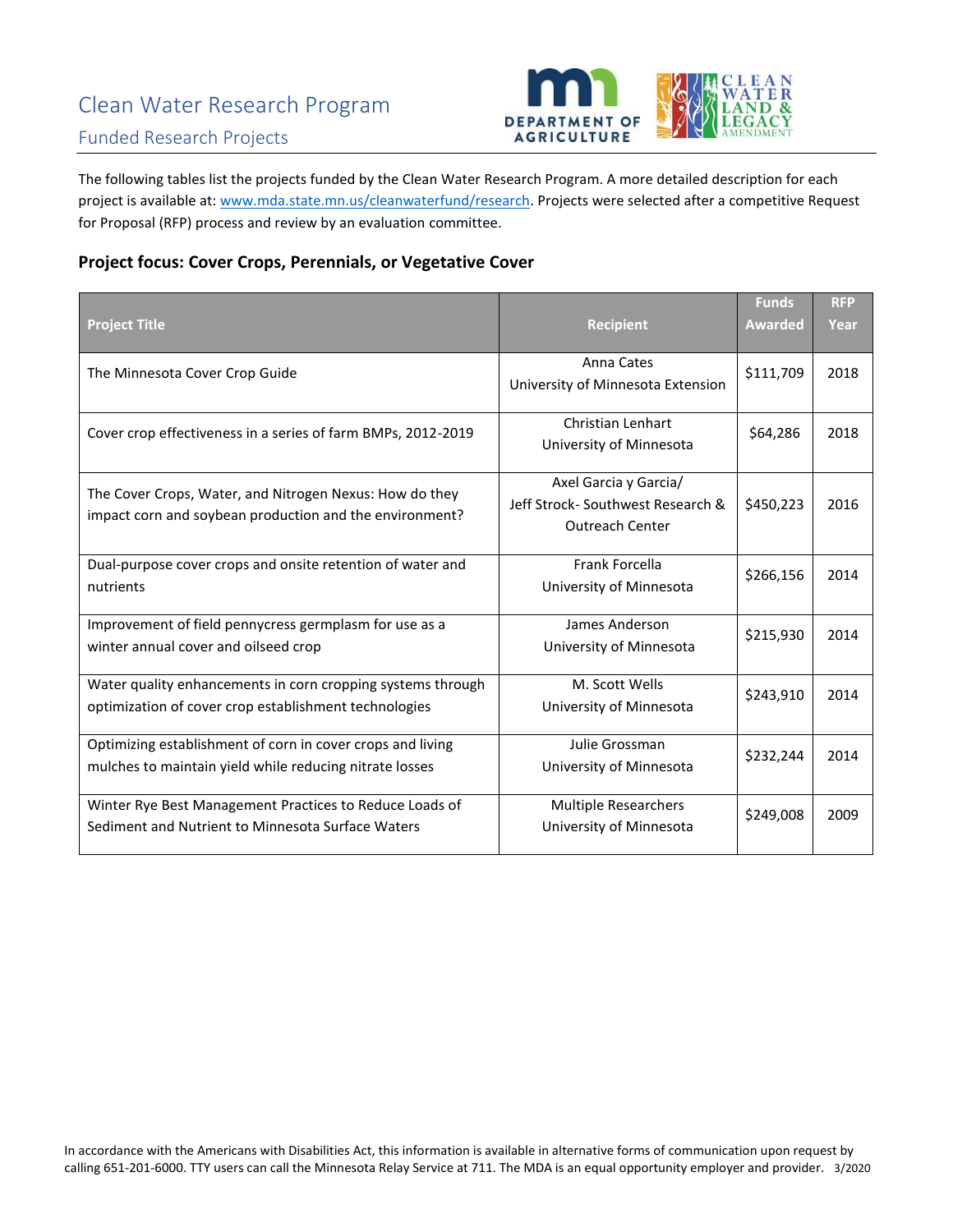# **Project focus: Phosphorus, Nitrogen, or Sediment**

|                                                                                                                                                                           |                                                                   | <b>Funds</b>   | <b>RFP</b> |
|---------------------------------------------------------------------------------------------------------------------------------------------------------------------------|-------------------------------------------------------------------|----------------|------------|
| <b>Project Title</b>                                                                                                                                                      | <b>Recipient</b>                                                  | <b>Awarded</b> | Year       |
| Adjusting corn nitrogen rates using a preplant nitrate test to reduce<br>potential for N loss in South-Central and Southeastern Minnesota                                 | Dan Kaiser/<br><b>Fabian Fernandez</b><br>University of Minnesota | \$258,000      | 2019       |
| Evaluation of four irrigation scheduling methods and their impact on<br>corn production and nitrate leaching in the Central Sands region                                  | Vasudha Sharma<br>University of Minnesota<br>Extension            | \$124,005      | 2018       |
| Measuring and modeling watershed phosphorus loss and transport<br>for improved management of agricultural landscapes                                                      | Jacques Finlay<br>University of Minnesota                         | \$297,419      | 2015       |
| Assessment of rate and timing of phosphorus application in corn-<br>soybean rotations on the potential for phosphorus loss to surface<br>waters and tile                  | Daniel Kaiser<br>University of Minnesota                          | \$224,773      | 2015       |
| Comparison of real-time N stress sensors and remote sensing from<br>unmanned aerial vehicles for precision management of N fertilizer<br>and improvement of water quality | David Mulla<br>University of Minnesota                            | \$448,953      | 2013       |
| An Integrated Sediment Budget for the Root River, Southeastern<br>Minnesota                                                                                               | Patrick Belmont<br><b>Utah State University</b>                   | \$227,658      | 2011/2012  |
| Sediment Budget for Greater Blue Earth Basin and its Response to<br>Changes in Drainage and River Discharge                                                               | Karen Gran<br>University of Minnesota-<br>Duluth                  | \$180,000      | 2011/2012  |
| Tracing Sediment Sources with Meteoric 10Be: Linking Erosion and<br>the Hydrograph                                                                                        | Patrick Belmont<br><b>Utah State University</b>                   | \$65,298       | 2008       |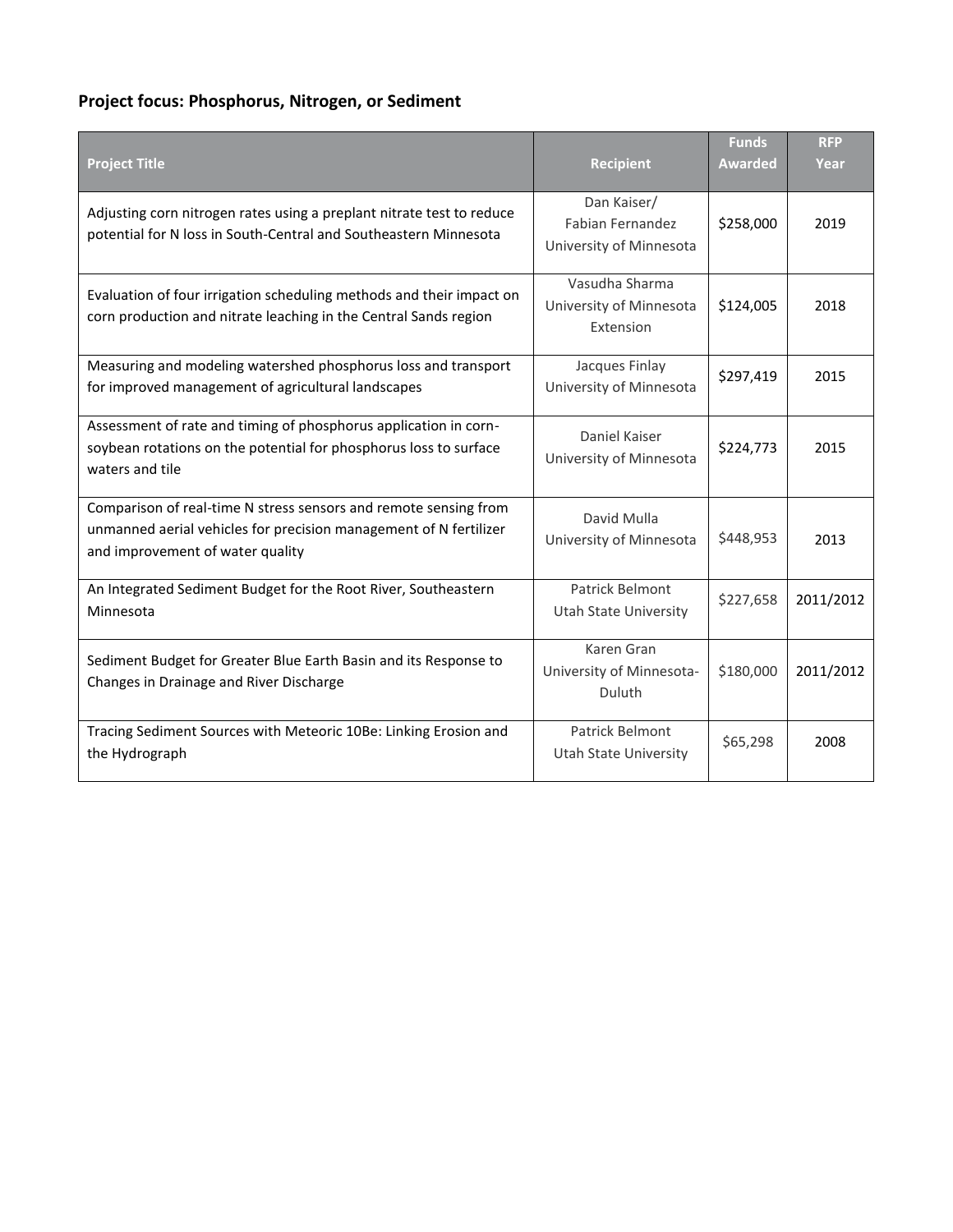#### **Project focus: Conservation Practices**

| <b>Project Title</b>                                                                                     | <b>Recipient</b>                                                                     | <b>Funds</b><br><b>Awarded</b> | <b>RFP</b><br>Year |
|----------------------------------------------------------------------------------------------------------|--------------------------------------------------------------------------------------|--------------------------------|--------------------|
| Improved design, performance, and implementation of saturated<br>buffers                                 | Gary R. Sands<br>University of Minnesota                                             | \$190,923                      | 2017               |
| Integrated landscape management for agricultural production and<br>water quality                         | Jeffrey Strock<br>Southwest Research &<br>Outreach Center                            | \$365,780                      | 2017               |
| Optimizing Woodchip Bioreactors to Reduce Nitrogen and<br>Phosphorus in Subsurface Drainage Water        | Carl Rosen<br>University of Minnesota                                                | \$200,000                      | 2016               |
| Agricultural Best Management Practices (BMP) Handbook for<br>Minnesota Update                            | Chris Lenhart<br>University of Minnesota                                             | \$65,600                       | 2015               |
| Nutrient Removal in Agricultural Drainage Ditches                                                        | Jeffrey Strock<br>Southwest Research &<br><b>Outreach Center</b>                     | \$404,112                      | 2013               |
| Controlled Drainage and Bioreactor-Research and Demonstration<br>Site                                    | Kathy Smith<br>Martin County SWCD                                                    | \$119,396                      | 2011/2012          |
| On-Farm Evaluation of Treatment Methods for Excess Nutrients in<br>Agricultural Subsurface Tile Drainage | Dean Current -<br>University of Minnesota<br>(CINRAM)                                | \$312,248                      | 2011/2012          |
| The Agricultural BMP Handbook for Minnesota                                                              | Joel Peterson/<br><b>Tom Miller</b><br><b>Emmons &amp; Oliver</b><br>Resources, Inc. | \$94,500                       | 2010               |
| Field Evaluation of Controlled Drainage and Woodchip Bioreactors in                                      | John Moncrief                                                                        | \$237,760                      | 2009               |
| Reducing Contaminant Losses from Farmed Fields                                                           | University of Minnesota                                                              |                                |                    |
| Evaluation of Nutrient Retention Basins for Treating Drainage from<br><b>Agricultural Landscapes</b>     | Jeff Strock<br>Southwest Research &<br><b>Outreach Center</b>                        | \$183,910                      | 2008               |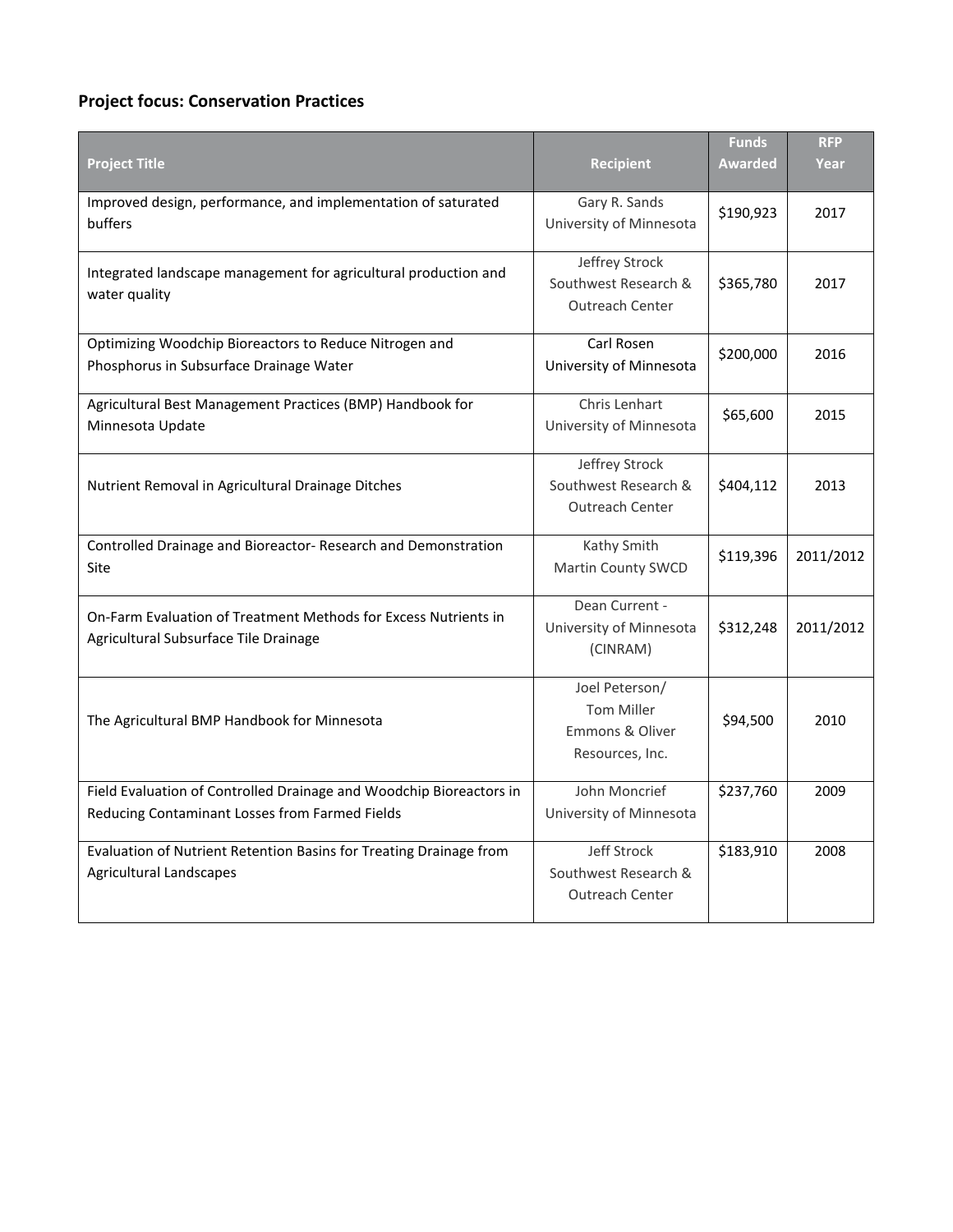### **Project focus: Conservation Planning**

|                                                                                                             |                                                     | <b>Funds</b>   | <b>RFP</b> |
|-------------------------------------------------------------------------------------------------------------|-----------------------------------------------------|----------------|------------|
| <b>Project Title</b>                                                                                        | <b>Recipient</b>                                    | <b>Awarded</b> | Year       |
| Real-time crop sensing and modeling for improved water quality                                              | David Mulla<br>University of Minnesota              | \$100,000      | 2018       |
| Ag BMP Assessment and Tracking Tool                                                                         | Stephanie Johnson<br>Houston Engineering Inc.       | \$102,466      | 2010       |
| Assessment and Selection of Sentinel Watersheds for Addressing<br><b>Impaired Waters</b>                    | Bruce Wilson/John Neiber<br>University of Minnesota | \$106,125      | 2010       |
| Identifying Priority Management Zones for Best Management<br>Practice Implementation in Impaired Watersheds | Greg Wilson<br><b>Barr Engineering</b>              | \$571,719      | 2010       |
| Priority Setting for Restoration in Sentinel Watersheds                                                     | Chris Lenhart<br>University of Minnesota            | \$288,650      | 2010       |
| Validation of the Minnesota Feedlot Assessment Runoff Model<br>(MinnFARM) for use in Assessing TMDLs        | <b>Bruce Wilson</b><br>University of Minnesota      | \$67,700       | 2009       |
| Evaluation of Best Management Practices in Impaired Watershed<br>using the SWAT Model                       | David Mulla<br>University of Minnesota              | \$160,000      | 2007*      |
| Targeting Best Management Practices to Critical Portions of the<br>Landscape                                | David Mulla<br>University of Minnesota              | \$95,000       | 2007*      |

## **Project focus: Water Quality Sampling**

|                                                                  |                               | <b>Funds</b>   | <b>RFP</b> |
|------------------------------------------------------------------|-------------------------------|----------------|------------|
| <b>Project Title</b>                                             | <b>Recipient</b>              | <b>Awarded</b> | Year       |
|                                                                  |                               |                |            |
| Evaluation of Alternative Surface-Water Monitoring Protocols for | Dennis Busch                  | \$32,300       | 2009       |
| Use in Agricultural TMDL Load Allocation and BMP Evaluation      | University of Minnesota       |                |            |
|                                                                  |                               |                |            |
|                                                                  | <b>Gyles Randall</b>          |                |            |
| Evaluation of Acetochlor Losses to Tile Drainage                 | University of Minnesota       | \$30,000       | 2008       |
|                                                                  |                               |                |            |
|                                                                  | Jim Anderson                  |                |            |
| Feasibility of an On-Farm Water Quality Program in Minnesota     | University of Minnesota       | \$48,500       | 2007*      |
|                                                                  | <b>Water Resources Center</b> |                |            |
|                                                                  |                               |                |            |